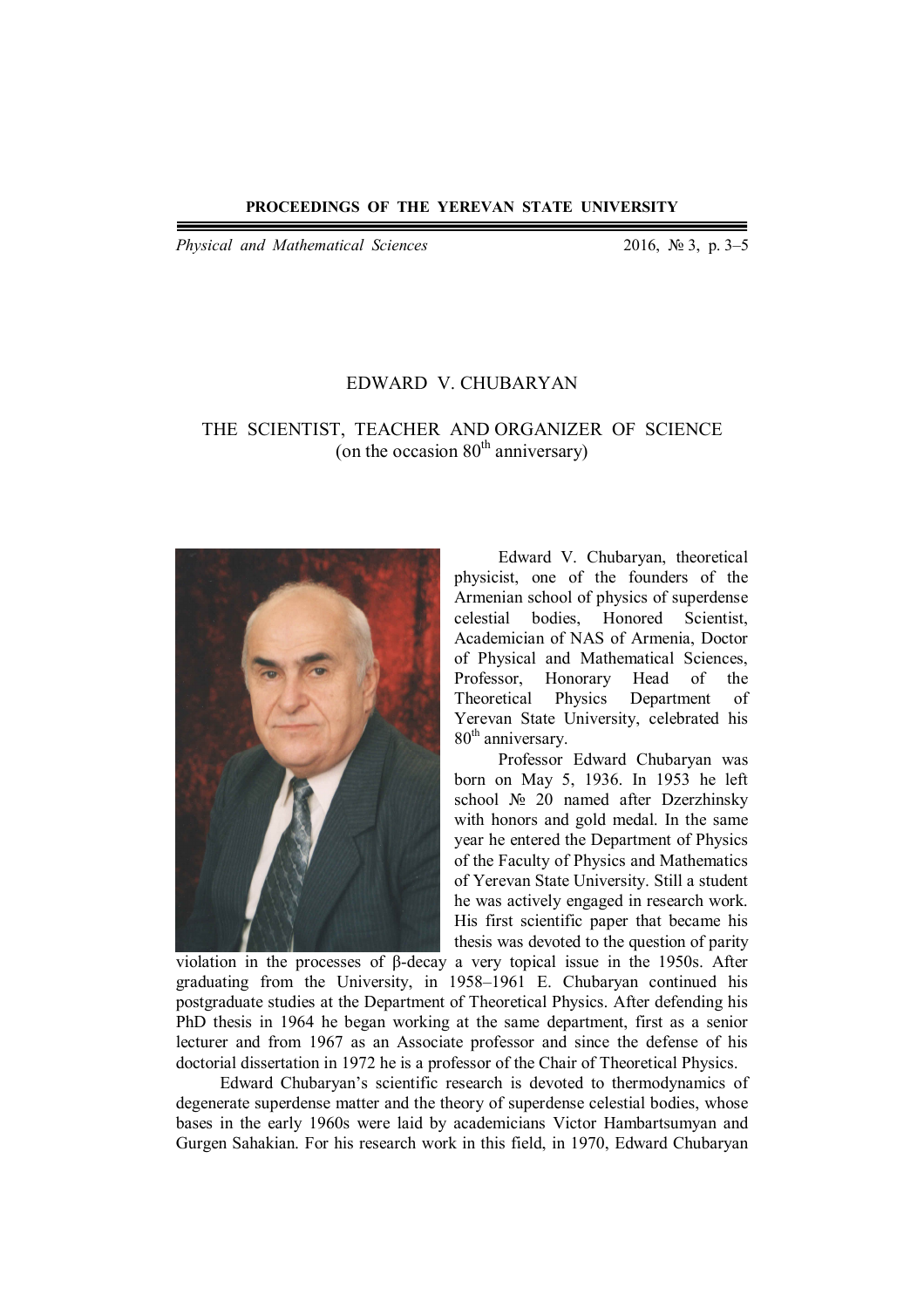together with Davit Sedrakyan and Vladimir Papoyan was awarded the Prize of Lenin Komsomol. In subsequent years Edward Chubaryan together with the staff members of the Department of Theoretical Physics carried out a series of works devoted to the theory of pulsars, rotating magnetized neutron stars.

There is every reason to believe that in the case of extremely strong gravitational fields, Einstein's general theory of relativity needs a generalization. On this basis there have been a number of attempts at the Department of Theoretical Physics to study alternative theories of gravitation. In this respect, Edward Chubaryan's input into the development of bimetric theory of gravitation, Kaluza-Klein's projective theory and others is very important. A number of significant problems were solved within the framework of bimetric theory of gravitation. In particular, it has been shown how to self-consistently determine the background and curved metrics. With Prof. Chubaryan's direct participation models of static spherical, as well as those of stationary rotating stellar configurations were built, such integral parameters as the weight, the size, the quadrupole moments, etc. were calculated in the framework of bimetric gravitational theory. Analytic vacuum solutions of the corresponding field equations have been found, which are unique in the scientific literature.

Edward Chubaryan is the author of more than 150 scientific papers published in national and international journals. They were presented at many conferences, symposia, and received recognition of the scientific community.

E. Chubaryan is one of the authors (with academician Gurgen Sahakian) of the textbook "Quantum Mechanics" in Russian and Armenian languages, co-author of "Collected Problems in Theoretical Physics", as well as of "Collected Problems in Physics" for University entrants. E. Chubaryan plays a major role in the education of qualified physicists. He teaches a course in "Quantum Mechanics", as well as special courses in theoretical physics at the Faculty of Physics. Six PhD theses were defended under his supervision.

From 1991 to 2006, Professor E. Chubaryan, being the vice-rector of Yerevan State University for Natural Sciences, devoted much attention to the organization of educational process and actively participated in the reform of the university education. One cannot but mention his significant role in the formation and development of the Ijevan branch of Yerevan State University. The school education has not been left unattended either.

Chubaryan was the chairman of the educational-methodical council in physics of the USSR Ministry of Education, the chairman of the jury of the Republican School Olympiads in physics, and in 1984 the chairman of All-Union School Olympiad jury. On his initiative in secondary schools, particularly in schools with physical and mathematical bias, extensive work was carried out to identify the gifted students.

Professor Chubaryan's role in building up and strengthening the scientific links between the Joint Institute for Nuclear Research (Dubna, Russia) and the Physics Department of Yerevan State University is also noteworthy. Up to now graduates of the Faculty of Physics, Yerevan State University, specialists in Nuclear and Theoretical Physics, work at this Institute.